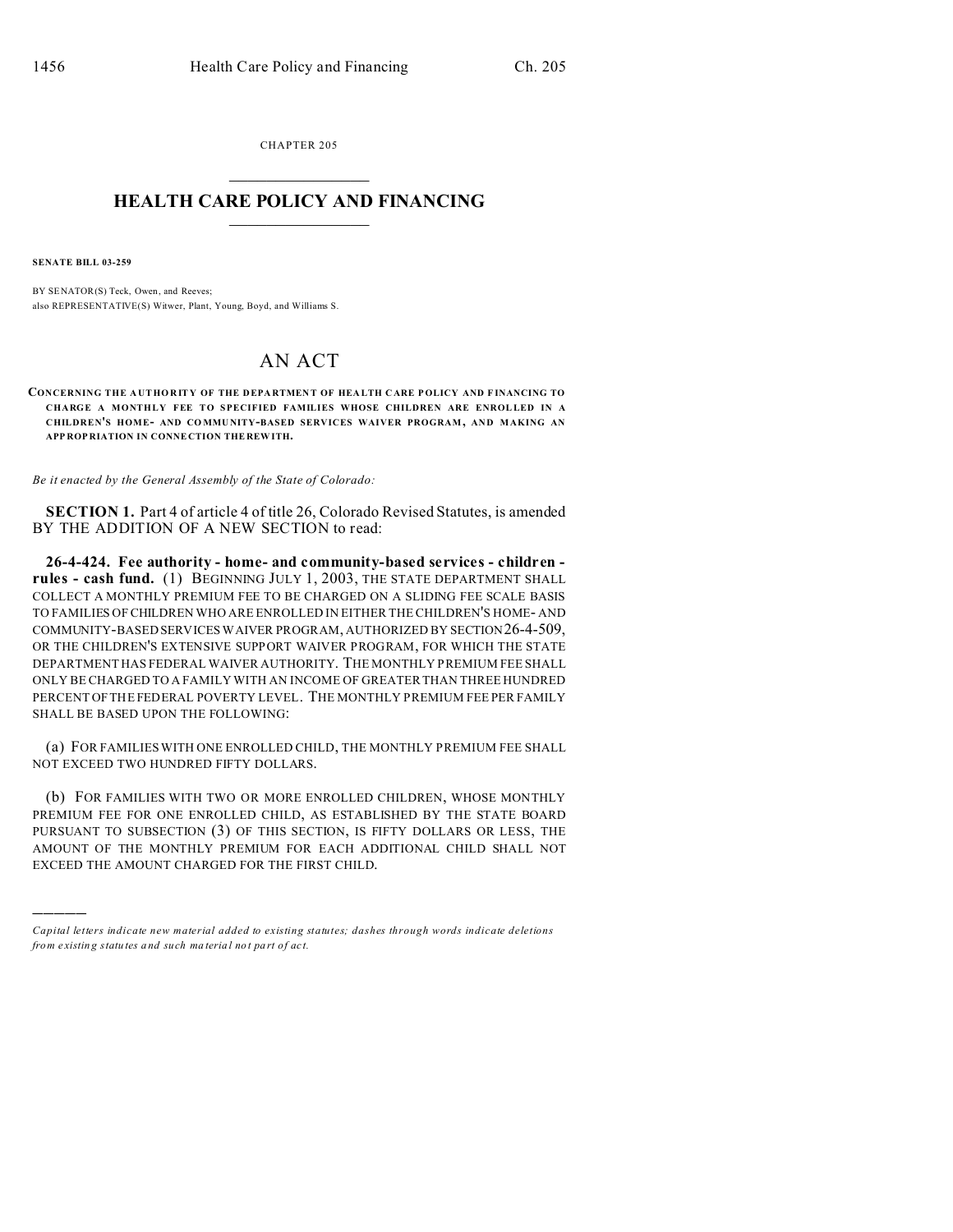(c) FOR FAMILIES WITH TWO OR MORE ENROLLED CHILDREN, WHOSE MONTHLY PREMIUM FEE FOR ONE ENROLLED CHILD, AS ESTABLISHED BY THE STATE BOARD PURSUANT TO SUBSECTION (3) OF THIS SECTION, IS GREATER THAN FIFTY DOLLARS BUT NO MORE THAN TWO HUNDRED FIFTY DOLLARS, THE AMOUNT OF THE MONTHLY PREMIUM FEE FOR EACH ADDITIONAL CHILD SHALL BE FIFTY DOLLARS.

(2) NOTWITHSTANDING THE PROVISIONS OF SECTION 24-30-202.4, C.R.S., THE STATE DEPARTMENT, WITH THE APPROVAL OF THE STATE CONTROLLER, IS AUTHORIZED TO COLLECT MONTHLY PREMIUM FEES FROM A FAMILY WHO HAS NOT PAID THE MONTHLY PREMIUM FEE REQUIRED BY THIS SECTION. THE STATE DEPARTMENT MAY EMPLOY PRIVATE COUNSEL OR A COLLECTION AGENCY TO HANDLE THE COLLECTION OF ANY SUCH MONTHLY PREMIUM FEES. THE STATE DEPARTMENT MAY ALSO COLLECT UNPAID MONTHLY PREMIUM FEES BY MEANS OF INTERCEPTING A FAMILY'S STATE INCOME TAX REFUND OR THE GARNISHMENT OF WAGES AND OTHER EARNINGS, AS AUTHORIZED IN SECTION 26-4-403.4.

(3) (a) THE STATE BOARD SHALL PROMULGATE RULES NECESSARY FOR THE IMPLEMENTATION AND ADMINISTRATION OF THIS SECTION.

(b) THE STATE BOARD SHALL ESTABLISH THE SLIDING FEE SCALE FOR THE MONTHLY PREMIUM FEE BY RULE. THE RULES PROMULGATED BY THE STATE BOARD SHALL ALSO ESTABLISH A PROCESS FOR A FAMILY TO APPEAL THE FAMILY'S MONTHLY PREMIUM AMOUNT.

(4) IT IS THE INTENT OF THE GENERAL ASSEMBLY THAT MEDICAL ASSISTANCE CONTINUE TO BE OFFERED TO ENROLLED RECIPIENTS OF THE CHILDREN'S HOME- AND COMMUNITY-BASED SERVICES WAIVER PROGRAM AND THE CHILDREN'S EXTENSIVE SUPPORT WAIVER PROGRAM AS SECONDARY INSURANCE WHEN PRIMARY HEALTH INSURANCE COVERAGE IS AVAILABLE. THE STATE DEPARTMENT MAY RECOVER FROM A FAMILY, WHO TERMINATES OR DECLINES EXISTING OR READILY AVAILABLE EMPLOYER-BASED HEALTHINSURANCE COVERAGE ON OR THE EFFECTIVE DATE OF THIS SECTION, FOR THE SOLE PURPOSE OF AVOIDING MULTIPLE MONTHLY PREMIUM PAYMENTS, MEDICAL ASSISTANCE PAYMENTS MADE ON BEHALF OF AN ENROLLED CHILD FOR THE APPLICABLE TIME PERIOD. DURING THE APPLICATION AND ANNUAL ELIGIBILITY REVIEW PROCESSES, THE STATE DEPARTMENT IS AUTHORIZED TO DETERMINE IF A FAMILY DELIBERATELY DECLINED OR TERMINATED EXISTING OR READILY AVAILABLE EMPLOYER-BASED HEALTH INSURANCE COVERAGE, AND TO RECOVER MEDICAL ASSISTANCE PAYMENTS AS APPLICABLE. A FAMILY SHALL NOT BE SUBJECT TO RECOVERY OF MEDICAL ASSISTANCE PAYMENTS IF THE LOSS OF PRIVATE HEALTH INSURANCE COVERAGE IS DUE TO ANY OTHER REASON, INCLUDING BUT NOT LIMITED TO LOSS OF EMPLOYMENT OR UNAVAILABILITY OF HEALTH INSURANCE FOR THE ENROLLED CHILD. ONCE IT HAS BEEN DETERMINED THAT A FAMILY INTENTIONALLY TERMINATED OR DECLINED PRIMARYHEALTH INSURANCE COVERAGE, NOTWITHSTANDING THE MONTHLY PREMIUM FEE LIMITATION SPECIFIED IN SUBSECTION (1) OF THIS SECTION, THE FAMILY'S MONTHLY PREMIUM FEE SHALL BE INCREASED BY TEN PERCENT. THE STATE BOARD SHALL PROMULGATE RULES NECESSARY FOR THE IMPLEMENTATION AND ADMINISTRATION OF THIS SUBSECTION (4).

(5) ALL MONEYS COLLECTED PURSUANT TO THIS SECTION SHALL BE TRANSMITTED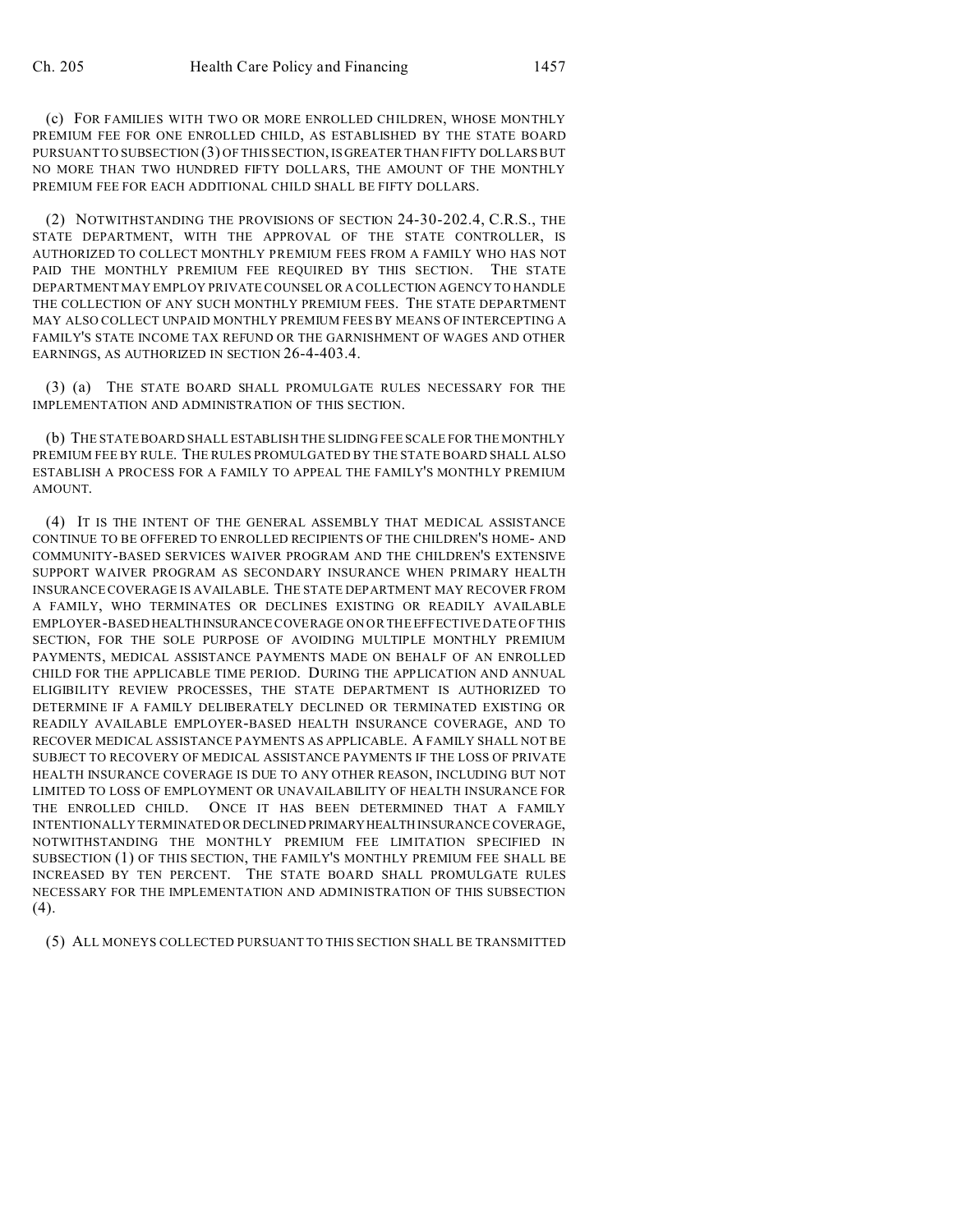TO THE STATE TREASURER, WHO SHALL CREDIT THE SAME TO THE CHILDREN'S HOME-AND COMMUNITY-BASED SERVICES CASH FUND, WHICH FUND IS HEREBY CREATED AND REFERRED TO IN THIS SUBSECTION (5) AS THE "FUND". THE MONEYS IN THE FUND SHALL BE SUBJECT TO ANNUAL APPROPRIATION BY THE GENERAL ASSEMBLY FOR THE PURPOSE OF PAYING FOR A PORTION OF THE DIRECT AND INDIRECT COSTS ASSOCIATED WITH THE CHILDREN'SHOME- AND COMMUNITY-BASED SERVICES AND THE CHILDREN'S EXTENSIVE SUPPORT WAIVER PROGRAMS. ANY MONEYS IN THE FUND NOT EXPENDED FOR THE PURPOSE OF THE CHILDREN'S HOME- AND COMMUNITY-BASED SERVICES WAIVER PROGRAM OR THE CHILDREN'S EXTENSIVE SUPPORT WAIVER PROGRAM MAY BE INVESTED BY THE STATE TREASURER AS PROVIDED BY LAW. ALL INTEREST AND INCOME DERIVED FROM THE INVESTMENT AND DEPOSIT OF MONEYS IN THE FUND SHALL BE CREDITED TO THE FUND. ANY UNEXPENDED AND UNENCUMBERED MONEYS REMAINING IN THE FUND AT THE END OF ANY FISCAL YEAR SHALL REMAIN IN THE FUND AND SHALL NOT BE CREDITED OR TRANSFERRED TO THE GENERAL FUND OR ANY OTHER FUND.

(6) THE STATE DEPARTMENT SHALL SEEK THE FEDERAL AUTHORIZATION NECESSARY TO IMPOSE A MONTHLY PREMIUM FEE UNDER THE CHILDREN'S HOME- AND COMMUNITY-BASED SERVICES PROGRAM AND THE CHILDREN'S EXTENSIVE SUPPORT PROGRAM, AS REQUIRED BY THIS SECTION.

**SECTION 2. Appropriation - adjustments to the 2003 long bill.** (1) For the implementation of this act, appropriations made in the annual general appropriation act to the department of health care policy and financing for the fiscal year beginning July 1, 2003, shall be adjusted as follows:

(a) The appropriation to the executive director's office, for personal services, is increased by thirty-eight thousand seven hundred ninety-seven dollars (\$38,797) and 1.0 FTE. Of said sum, nineteen thousand three hundred ninety-nine dollars (\$19,399) shall be from cash funds and nineteen thousand three hundred ninety-eight dollars (\$19,398) shall be from federal funds. The cash funds appropriation shall be from the children's home- and community-based services cash fund created in section 26-4-424 (5), Colorado Revised Statutes.

(b) The appropriation to the executive director's office, for operating expenses, is increased by seven thousand five hundred fifty-five dollars (\$7,555). Of said sum, three thousand seven hundred seventy-eight dollars (\$3,778) shall be from cash funds and three thousand seven hundred seventy-seven dollars (\$3,777) shall be from federal funds. The cash funds appropriation shall be from the children's home- and community-based services cash fund created in section 26-4-424 (5), Colorado Revised Statutes.

(c) The general fund appropriation for medical services premiums is decreased by seven hundred seventeen thousand seven hundred nineteen dollars (\$717,719) and the cash funds appropriation for medical services premiums is increased by seven hundred seventeen thousand seven hundred nineteen dollars (\$717,719). The cash funds appropriation shall be from the children's home- and community-based services cash fund created in section 26-4-424 (5), Colorado Revised Statutes.

(d) The general fund appropriation to the department of human services medicaid-funded programs, services for people with disabilities-medicaid funding,